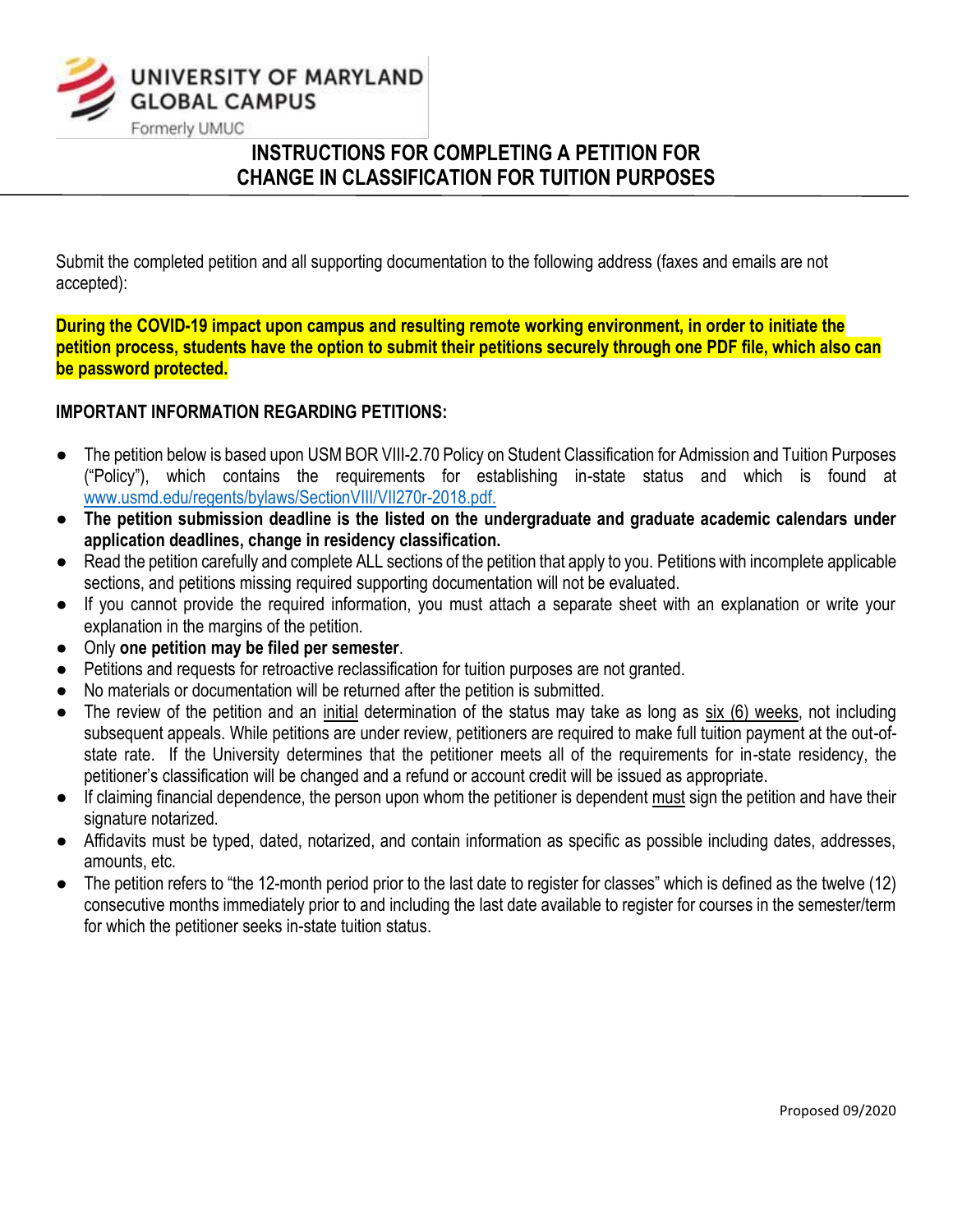

# **PETITION FOR CHANGE IN CLASSIFICATION FOR TUITION PURPOSES**

**DIRECTIONS:** This form is intended for use by those who seek a change in residency classification or by those whose status cannot be determined from the information submitted with the application for admission. Only one petition for change in status may be filed per semester. All petitioners must complete Section 1 (Petitioner Information), Section 2 (Income, Support, and Expense Information of Petitioner), Section 3 (Petitioner Residency Information), and Section 6 (Affirmation of Petitioner and Person Upon Whom Dependent). Petitioners who claim financial dependence upon another person must have the person upon whom the petitioner is financially dependent complete Section 4 (Residency Information for Person Upon Whom Petitioner is Financially Dependent). Petitioners who raised the presumption that they are in the State of Maryland primarily for the purpose of attending an educational institution and wish to rebut this presumption will need to complete Section 5 (Rebuttal Evidence) (see Section 5 for explanation). **Provide documentation where appropriate/required.** 

#### **SECTION 1: PETITIONER INFORMATION** (To be completed by Petitioner) This section must be completed by the petitioner for in-state status.

|               | Program (Check one): □ Undergraduate □ Graduate                                  |     |                                                                                                          |
|---------------|----------------------------------------------------------------------------------|-----|----------------------------------------------------------------------------------------------------------|
|               | 1) Are you currently registered? □ Yes □ No                                      |     |                                                                                                          |
|               | 2) Semester & Year Admitted: ________________                                    |     |                                                                                                          |
|               | 3) Current Class Status: $\square$ Freshman $\square$ Sophomore $\square$ Junior |     | □ Senior□ Graduate/Professional                                                                          |
|               | 4) Name: Last First MI                                                           |     |                                                                                                          |
| <b>Street</b> |                                                                                  |     |                                                                                                          |
| City          | State                                                                            | Zip |                                                                                                          |
|               |                                                                                  |     |                                                                                                          |
|               |                                                                                  |     | 9) Semester & Year of Petition (cannot be a past semester/term): _______________                         |
|               |                                                                                  |     | 10) Have you filed a residency petition before? $\Box$ Yes $\Box$ No If Yes, indicate semester and year: |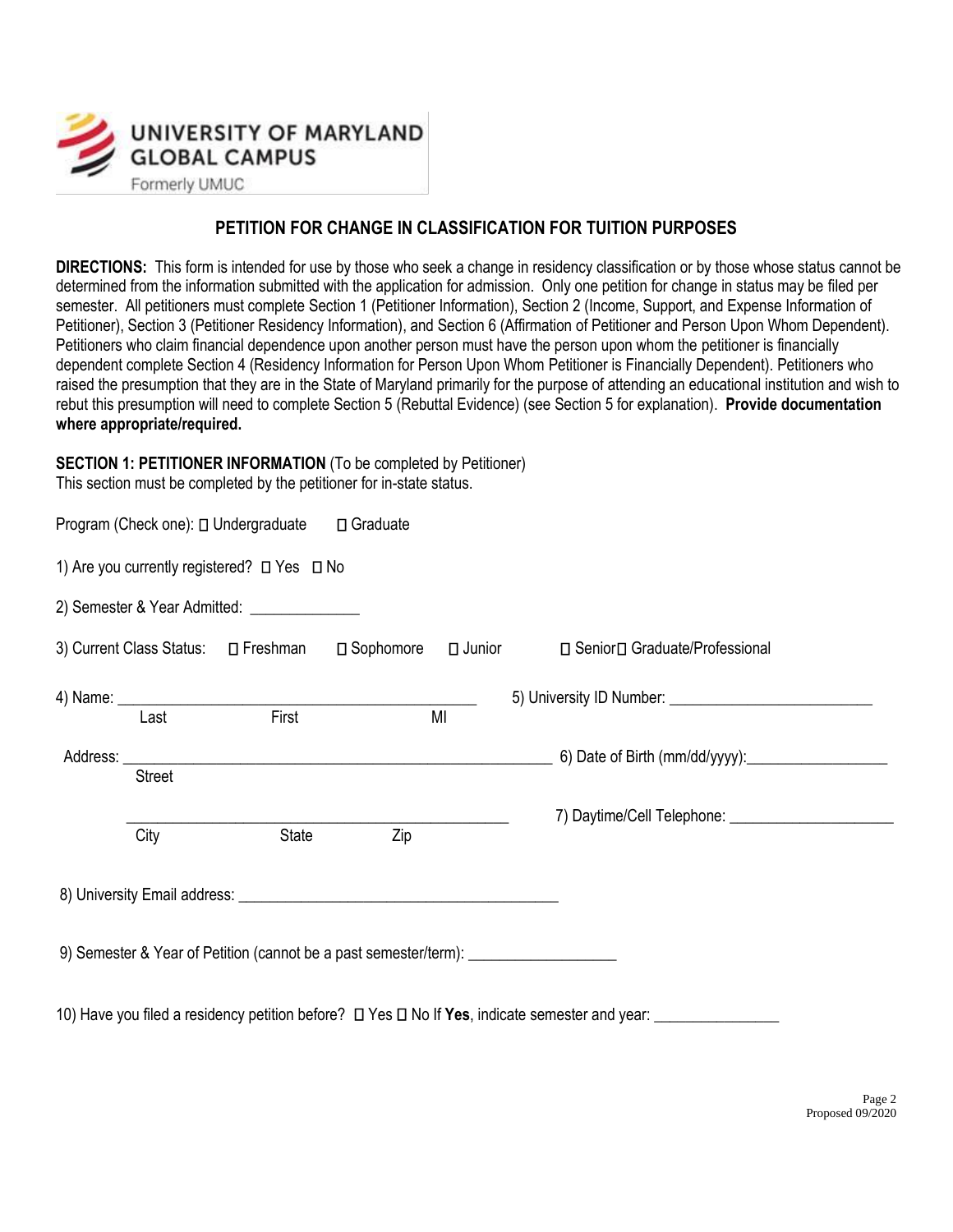

**SECTION 2: INCOME, SUPPORT, AND EXPENSE INFORMATION OF PETITIONER** (To be completed by Petitioner) This section must be completed by all petitioners. The evidence should document any employment and earnings history through sources beyond those incident to enrollment as a student in an educational institution, e.g., beyond support provided by work study, scholarships, grants, stipends, aid, student loans, etc. The petitioner must list all employers for the past two (2) years, with specific dates of employment.

1) Have you been employed within the past two years?  $\Box$  Yes  $\Box$  No If **Yes,** list all employers (most recent first) for the past 2 years. Use a separate sheet if necessary.

| Name of Employer | <b>Address (City and State)</b> | <b>Dates of Employment</b> |
|------------------|---------------------------------|----------------------------|
|                  |                                 | (month/year to month/year) |
|                  |                                 |                            |
|                  |                                 |                            |

2) Income Tax Information: For the 12-month period prior to the last date to register for classes, including the most recent tax year, did you file a state income tax return(s)?  $\square$  Yes  $\square$  No

If **No**, attach an explanation.

If **Yes**, list the following information regarding state income taxes (if necessary, attach a supplemental sheet):

Income Tax Returns **Income Tax Returns Vear(s)** Filed

State [indicate state(s)]:

**Attach:** 

- **photocopies of your most recent paystub, and**
- **signed and filed state income tax returns\* with all attachments and W-2 forms for the tax year ending within the 12-month period prior to the last date to register for classes. (If you did not file a Maryland state income tax return for that tax year, attach an explanation. If you filed state income tax returns in more than one state, attach all returns and an explanation.)**

**\* For Maryland Income Tax returns, attach Maryland Comptroller's certified copies of each Maryland tax return.**

**(To obtain Maryland Comptroller's certified copies, complete Maryland Comptroller's Office Form 129 found at [http://taxes.marylandtaxes.com/Resource\\_Library/Tax\\_Forms\\_and\\_Instructions/Request\\_A\\_Copy\\_of\\_Returns.shtml\)](http://taxes.marylandtaxes.com/Resource_Library/Tax_Forms_and_Instructions/Request_A_Copy_of_Returns.shtml)** 

- 3) Please check one:
	- **I am financially independent.** I provide 50% or more of my own living and educational expenses and I have not been claimed as a dependent on another person's most recent income tax return.
	- **I am financially dependent** on another person who has claimed me as a dependent on their most recent income tax returns. (Petitioners who claim financial dependence upon another person must have the person upon whom the petitioner is financially dependent complete Section 4.) Name of person upon whom you are dependent and relationship to you:

How long have you been dependent upon this person?

Is the person a resident of Maryland?  $\Box$  Yes  $\Box$  No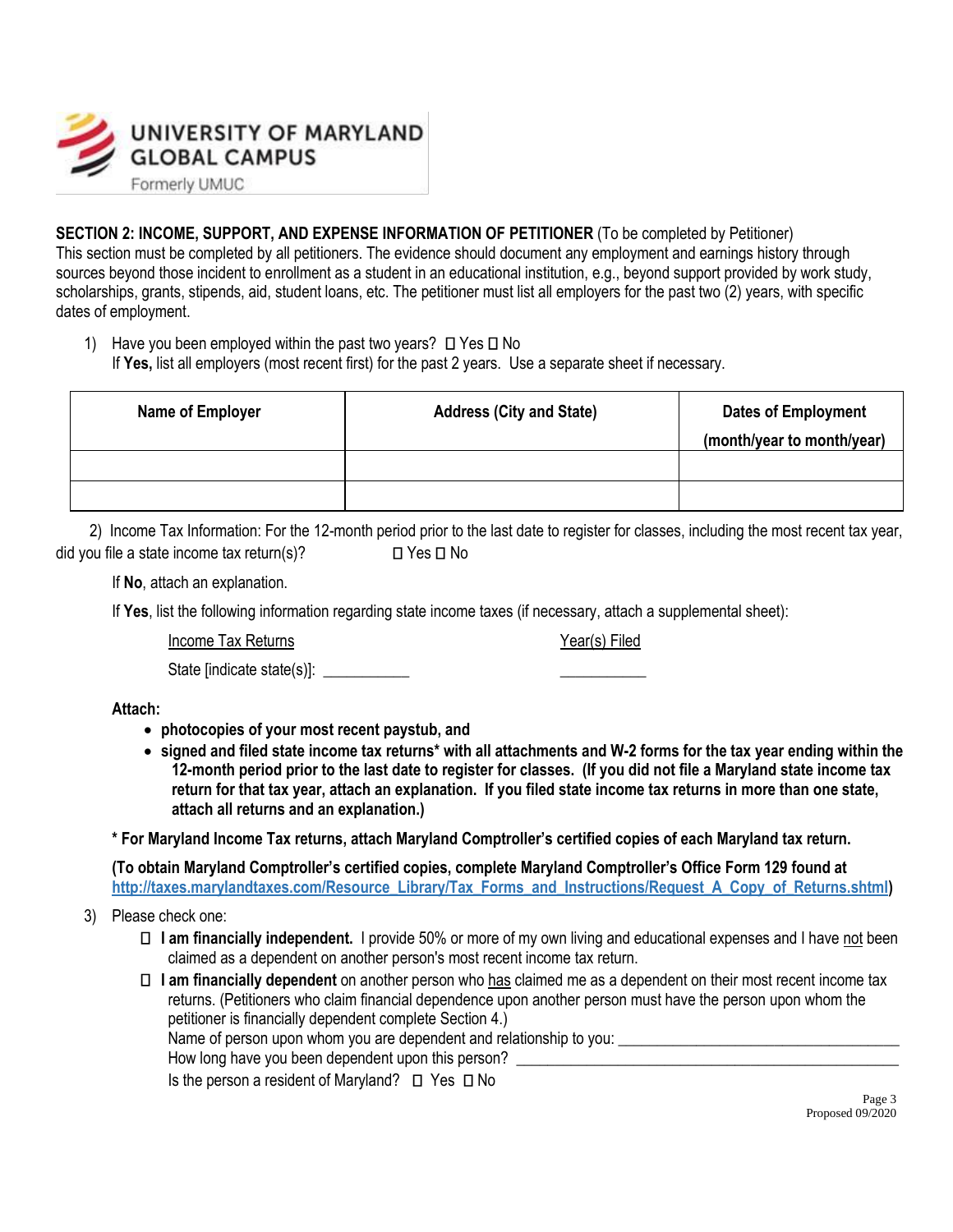Address of this person:

**I am not financially independent (I do not provide 50% or more of my own living and educational expenses),**  but I have not been claimed as a dependent on another person's most recent income tax returns, and I am not a ward of the State of Maryland. (Petitioners who claim financial dependence upon another person must have the person upon whom the petitioner is financially dependent complete Section 4.) Name of person who provides you with financial support for more than 50% of your living and educational expenses, and relationship to you: How long has this person been providing such financial support? Is the person a resident of Maryland?  $\Box$  Yes  $\Box$  No Address of this person:

- **I am a ward of the State of Maryland.** If a ward of the State, please submit your court decree or documentation from your social worker.
- 4) Complete the following chart below.

## **Expense and Sources of Funds and other Financial Support Information for Petitioner for the 12-Month Period Prior to Last Date to Register for Classes**

| <b>Expenses</b>                                                                                                |                      | Sources of Funds and other Financial Support                                                                                                                                                                 |                      |  |
|----------------------------------------------------------------------------------------------------------------|----------------------|--------------------------------------------------------------------------------------------------------------------------------------------------------------------------------------------------------------|----------------------|--|
|                                                                                                                | <b>Annual Amount</b> |                                                                                                                                                                                                              | <b>Annual Amount</b> |  |
| <b>Tuition and Fees</b>                                                                                        |                      | Income (including employment and<br>self-employment income)<br>Attach paystub(s), W-2(s),<br>1099(s), and/or tax return(s)                                                                                   |                      |  |
| Housing and Food (on-campus<br>or off-campus)                                                                  |                      | Contribution from another person (e.g.<br>alimony, child support, contribution from<br>family member or others)<br>Attach statement(s) or<br>$\bullet$<br>affidavit(s) evidencing source of<br>contribution. |                      |  |
| Personal Expenses (e.g.<br><b>Health Insurance and Medical</b><br>Expenses, Transportation,<br>Clothing, etc.) |                      | Trust and/or Investment Funds<br>Attach investment/portfolio<br>$\bullet$<br>statement(s).                                                                                                                   |                      |  |
| Books and Supplies (if<br>applicable)                                                                          |                      | Loans/Grants/Fellowships/Stipends/<br>Scholarships<br>Attach your promissory note(s),<br>with disbursement dates listed,<br>for all loans.                                                                   |                      |  |
| Other                                                                                                          |                      | Savings and Checking Account Balances<br>Attach your bank statement(s)<br>verifying these amounts.<br>Other<br>Attach supporting<br>documentation.                                                           |                      |  |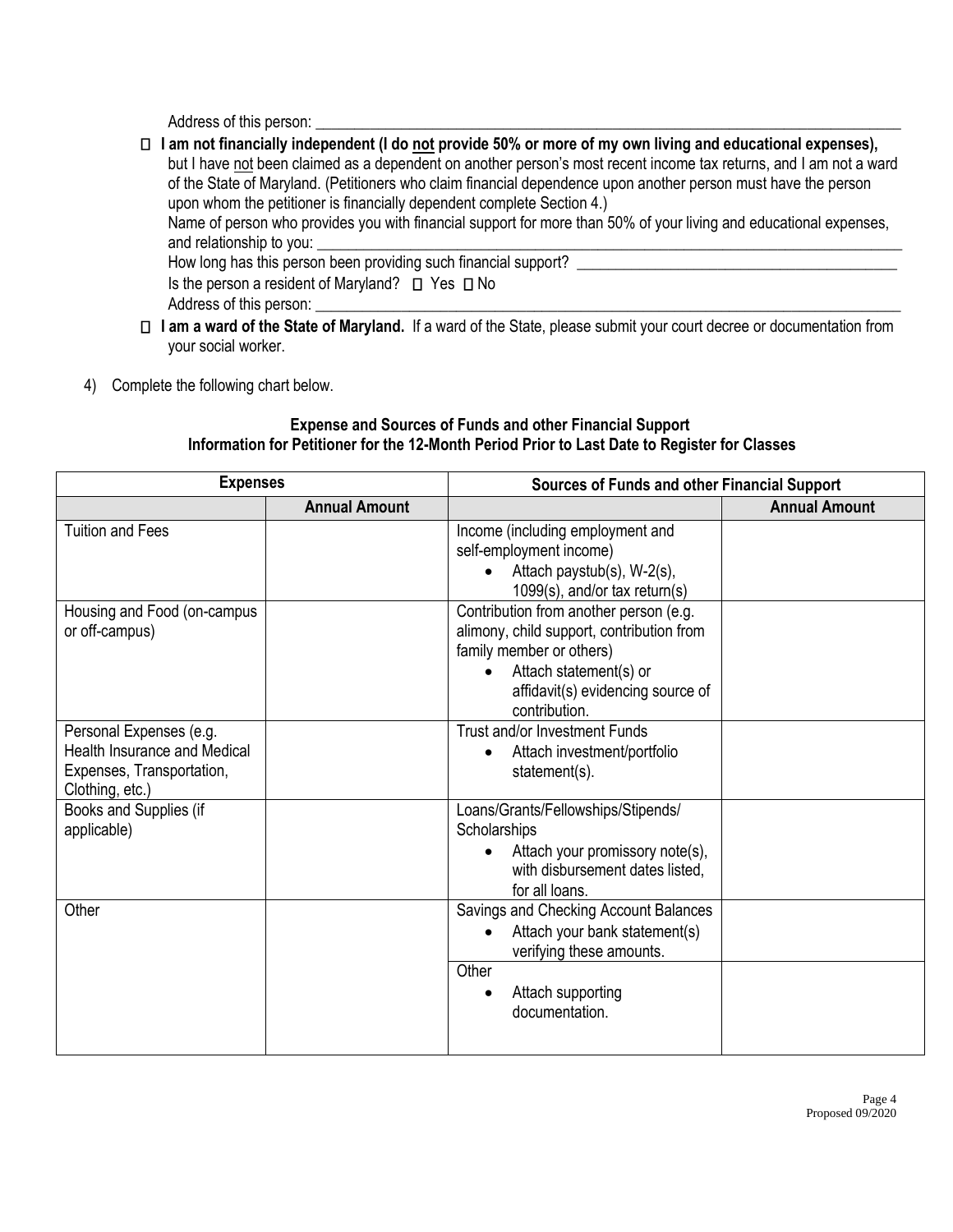| <b>TOTAL</b> | <b>TOTAL</b> |  |
|--------------|--------------|--|
|              |              |  |

#### **SECTION 3: PETITIONER RESIDENCY INFORMATION** (To be completed by the Petitioner)

- 1) Have you lived outside the State of Maryland?  $\Box$  Yes  $\Box$  No
	- a. If yes, did you move to Maryland primarily to attend an educational institution?  $\Box$  Yes  $\Box$  No
	- b. For the last 12 consecutive months, have you had the continuous intent to reside in Maryland indefinitely and for a primary purpose other than that of attending an educational institution in Maryland?  $\Box$  Yes  $\Box$  No

2) a. Indicate name(s) and address(es) of high school(s) attended (if necessary, attach a supplemental sheet):

| Name of High School: <u>Name of High School:</u>                                                                                                                                                                               |      |              |     |  |
|--------------------------------------------------------------------------------------------------------------------------------------------------------------------------------------------------------------------------------|------|--------------|-----|--|
| Address: Analysis and the state of the state of the state of the state of the state of the state of the state of the state of the state of the state of the state of the state of the state of the state of the state of the s |      |              |     |  |
| <b>Street</b>                                                                                                                                                                                                                  | City | State        | Zip |  |
|                                                                                                                                                                                                                                |      |              |     |  |
| 2) b. If applicable, indicate name(s) and address(es) of all other previously attended higher education institution(s) (if necessary,<br>attach a supplemental sheet):                                                         |      |              |     |  |
|                                                                                                                                                                                                                                |      |              |     |  |
| <b>Street</b>                                                                                                                                                                                                                  | City | <b>State</b> | Zip |  |
| Dates Attended: From To To                                                                                                                                                                                                     |      |              |     |  |
|                                                                                                                                                                                                                                |      |              |     |  |

Were you assessed in-state or out-of-state tuition and fees while enrolled at that institution?

In-state Out-of-state Not Applicable

3) Did you own or rent or occupy living quarters in Maryland during the entire 12-month period prior to the last date to register for  $classes?$   $\Box$  Yes  $\Box$  No

**Attach, for the 12-month period prior to the last date to register for classes:**

- **a photocopy of deed(s) or lease agreement(s) (if your name does not appear on the deed or lease, then provide a notarized statement from the deed or leaseholder specifying the address and dates of occupancy), and**
- **if you provide a lease, also provide cancelled rent checks (front and back of checks) or evidence of payment from your rental agent if cancelled rent checks are not available or applicable, and**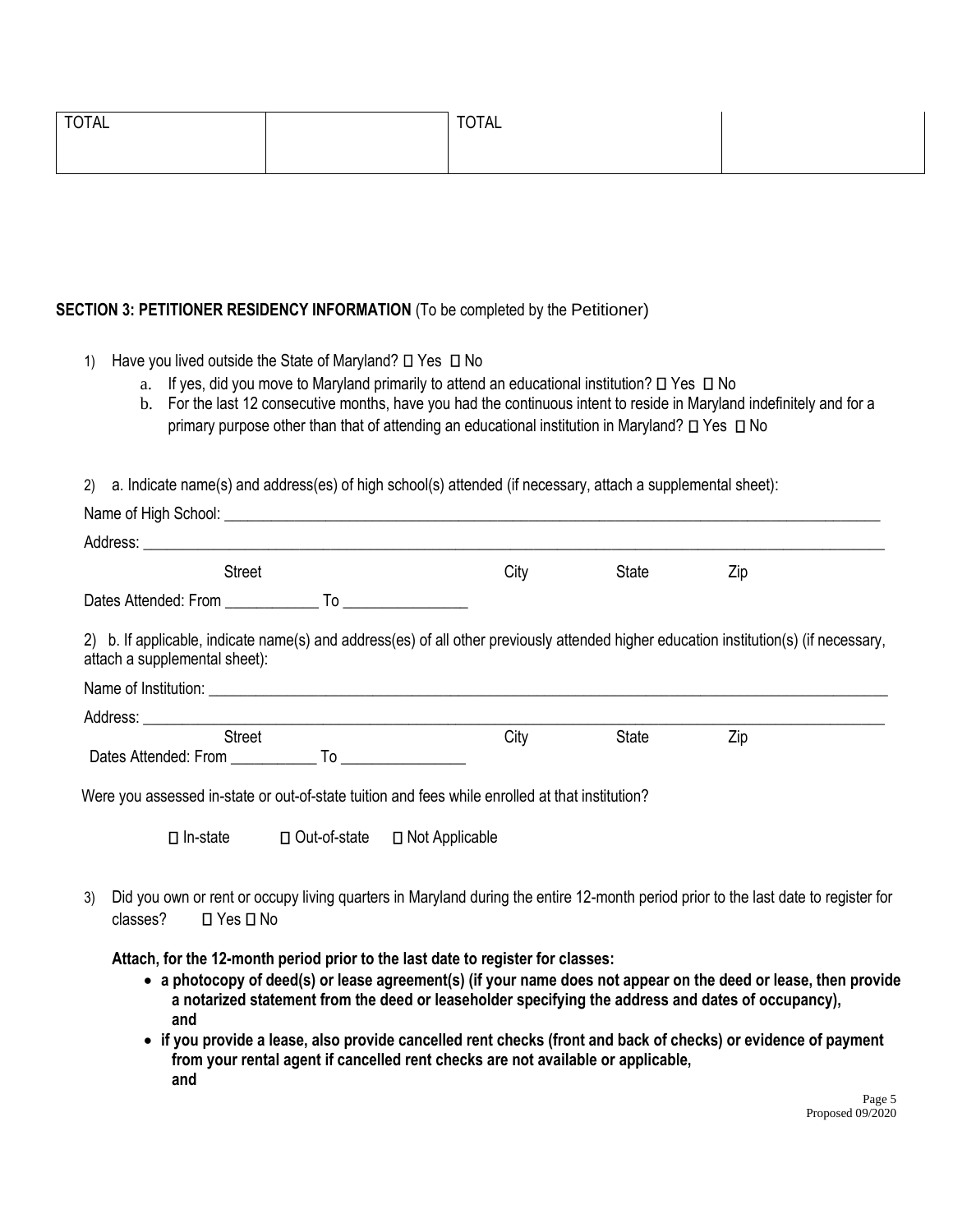## • **a statement of your 12-month residence history.**

# **Address** (Street Address, City and State) **Dates of Occupancy** From (mm/dd/yyyy) To (mm/dd/yyyy)

#### **List living quarters for the 12-month period prior to the last date to register for classes.**

- 4) Are all, or substantially all, of your personal property such as household effects, furniture, and pets in the State of Maryland? Yes No If **No**, attach an explanation.
- 5) Motor Vehicle Registration: Do you own/co-own or lease/co-lease or have you owned/co-owned or leased/co-leased any vehicle(s) during the 12 months prior to the last date to register for classes?  $\Box$  Yes  $\Box$  No If Yes, complete the following information:

| Year, Vehicle Make<br>& Model | <b>State of Registration(s)</b><br>(For the 12-month period<br>prior to the last date to<br>register for classes) | Date(s) of Original<br><b>Registration &amp;</b><br>Date(s) of<br>Renewal | Date of Vehicle<br><b>Purchase or Lease</b> | <b>Currently Owned or</b><br>Leased?<br>If not, date vehicle sold or<br>lease terminated |
|-------------------------------|-------------------------------------------------------------------------------------------------------------------|---------------------------------------------------------------------------|---------------------------------------------|------------------------------------------------------------------------------------------|
|                               |                                                                                                                   |                                                                           |                                             |                                                                                          |
|                               |                                                                                                                   |                                                                           |                                             |                                                                                          |

**Attach:** 

- **a photocopy of the current and previous registration(s) and title(s), or registration and lease agreement, of all vehicles,** 
	- **and**
- **if your current registration and title, or registration and lease agreement, were issued less than 12 months ago, provide a photocopy of previous registration(s) and title(s) of all vehicles listed, and**
- **if sold, provide a photocopy of the Bill of Sale, and**
- **if the vehicle was purchased within the previous 12 consecutive months, provide a photocopy of Purchase Order.**

# 6) Motor Vehicle Operator's License:

|  | a) Do you possess a valid driver's license? | $\Box$ Yes $\Box$ No | If Yes, in what state? |  |
|--|---------------------------------------------|----------------------|------------------------|--|
|  |                                             |                      |                        |  |

b) If Maryland, what was the original date of issue?

If you've renewed your license, what is the most recent date of issue (not expiration date):

c) Have you possessed a driver's license in a state other than Maryland within the last 12 months?  $\Box$  Yes  $\Box$  No **Attach:** 

• **a photocopy of any driver's license you currently possess, and**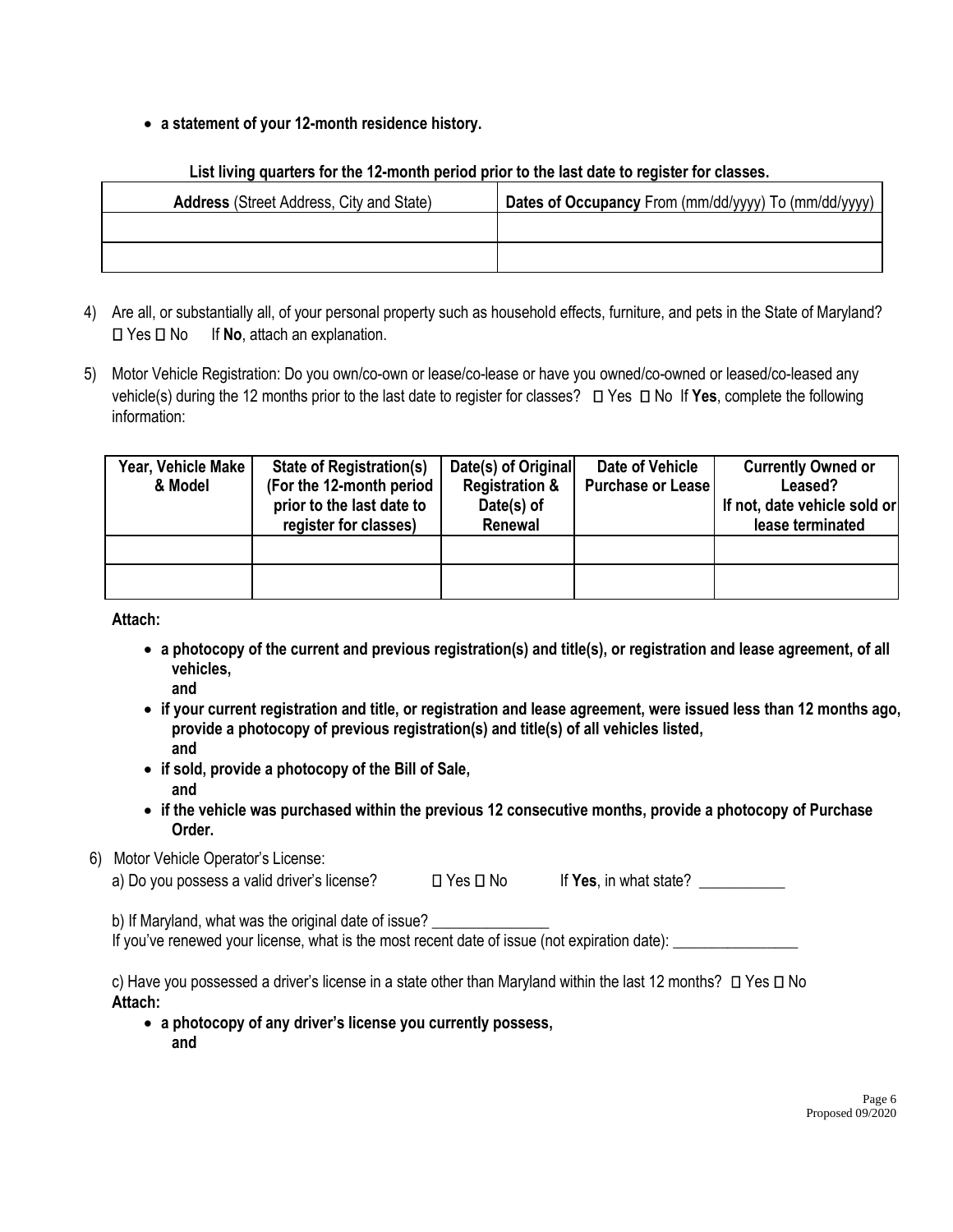- **if issued or renewed during the 12-month period prior to the last date to register for classes, provide a photocopy of previous license or an uncertified copy of your MVA driving record.**
- 7) Voter Registration

Are you currently registered to vote?  $\square$  Yes  $\square$  No If **Yes**, in what state? **Attach:** 

- **a photocopy of your most recent voter's registration.**
- 8) Do you receive non-Maryland public assistance (i.e. housing assistance, Medicaid, or food vouchers)? **D** Yes **D** No **If Yes**, **attach a photocopy of source and type of assistance that covers the 12-month period prior to the last date to register for classes.**
- 9) Citizenship Status
	- a) Are you a citizen of the United States?  $\Box$  Yes  $\Box$  No (If **No**, complete b through f, as applicable).

**If Yes, attach a photocopy of a document demonstrating current U.S. citizenship status that covers the 12-month period prior to the last date to register for classes (e.g. copy of birth certificate or passport or naturalization certificate) and skip to Section 4.** 

- b) If not a U.S. citizen, what is your Country of Citizenship: \_\_\_\_\_\_\_\_\_\_\_\_\_\_\_\_\_
- c) If you have a Visa, what type?
- **Attach a photocopy of visa for the 12-month period prior to the last date to register for classes.**
- d) If you do not have a Visa, are you a permanent resident of the U.S.?  $\Box$  Yes  $\Box$  No
- **If yes, attach a copy of Permanent Resident Card (front and back) that covers the 12-month period prior to the last date to register for classes.**
- e) Are you an applicant for Permanent Residency and have filed the I-485 Application to Register Permanent Residence or Adjust Status? **□ Yes** □ No
- **If yes**, **attach a copy of I-485/I-797C document that covers the 12-month period prior to the last date to register for classes.**
- f) Are you an applicant for Naturalization and have filed the N-400 Application for Naturalization?  $\Box$  Yes  $\Box$  No
- **If yes, attach a copy of N-400 document that covers the 12-month period prior to the last date to register for classes.**
- g) Other status (explain):  $\Box$
- **Attach a photocopy of current immigration documentation that covers the 12-month period prior to the last date to register for classes.**

#### **SECTION 4: RESIDENCY INFORMATION FOR PERSON UPON WHOM PETITIONER IS FINANCIALLY DEPENDENT**

(To be completed by the person who has financially supported or claimed the petitioner as a dependent on the most recent state income tax return.)

1) Did you own or rent or occupy living quarters in Maryland for the 12-month period prior to the last date for the petitioner to register for classes?  $\Box$  Yes  $\Box$  No If **No**, attach an explanation.

**List living quarters for the 12-month period prior to the last date to register for classes.**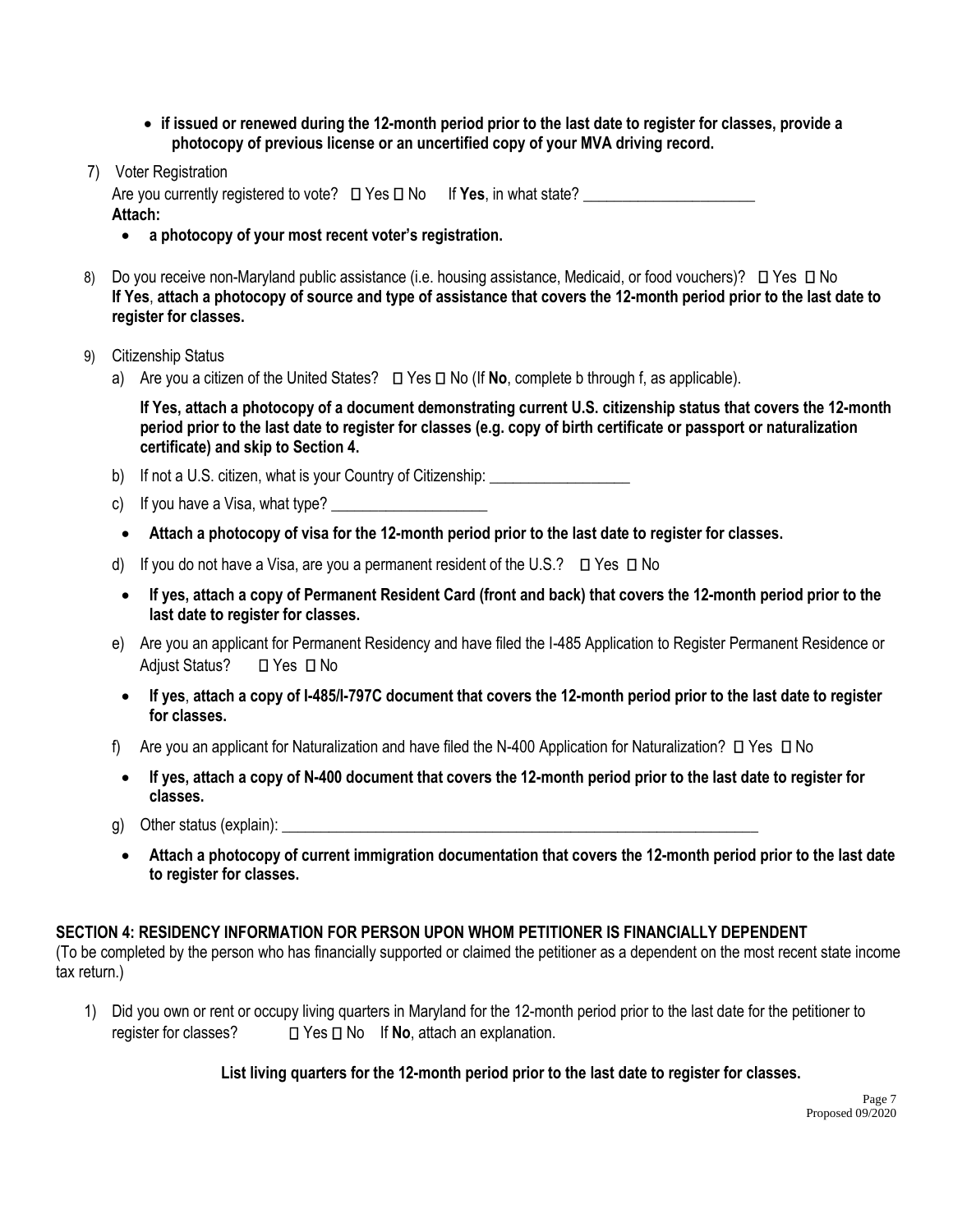| <b>Address</b> (Street Address, City and State) | Dates of Occupancy From (mm/dd/yyyy) To (mm/dd/yyyy) |
|-------------------------------------------------|------------------------------------------------------|
|                                                 |                                                      |
|                                                 |                                                      |

*Attach,* **for the 12-month period prior to the last date for the petitioner to register for classes:** 

- **a photocopy of your deed(s) or lease agreement(s) (if your name does not appear on the deed or lease, then provide a notarized statement from the deed or leaseholder specifying the address and dates of occupancy), and**
- **if you provide a lease, also provide cancelled rent checks (front and back of checks) or evidence of payment from your rental agent if cancelled rent checks are not available or applicable, and**
- **a statement of your 12-month residence history.**
- 2) Are all, or substantially all, of your personal property such as household effects, furniture, and pets in the State of Maryland? □ Yes □ No If No, attach an explanation.
- 3) Will you claim or have you claimed the petitioner as your dependent on your state income tax returns for the tax year(s) during the 12-month period prior to the last date for the petitioner to register for classes?  $\Box$  Yes  $\Box$  No If **No**, attach an explanation.

#### **Attach:**

- **photocopies of all your completed, signed and filed state income tax returns\* with all attachments and W-2 forms for the tax year ending within the 12-month period prior to the last date for the petitioner to register for classes, and**
- **if you did not file a Maryland state income tax return for that tax year, attach an explanation, and**
- **if you filed state income tax returns in more than one state, attach all returns and an explanation.**

**\* For Maryland Income Tax returns, attach Maryland Comptroller's certified copies of each Maryland tax return.** 

**(To obtain Maryland Comptroller's certified copies, complete Maryland Comptroller's Office Form 129 found at [http://taxes.marylandtaxes.com/Resource\\_Library/Tax\\_Forms\\_and\\_Instructions/Request\\_A\\_Copy\\_of\\_Returns.shtml\)](http://taxes.marylandtaxes.com/Resource_Library/Tax_Forms_and_Instructions/Request_A_Copy_of_Returns.shtml)** 

# **SECTION 5: REBUTTAL EVIDENCE (To be completed by the Petitioner)**

As provided in Section II.B of USM BOR VIII-2.70 Policy on Student Classification for Admission and Tuition Purposes, either of the following circumstances raises a presumption that the student is residing in the State of Maryland primarily for the purpose of attending an educational institution, and, therefore, does not qualify for in-state status under the Policy:

- A student is attending school or living outside of Maryland at the time of application for admission to the USM institution; or
- A student is Financially Dependent on a person who is not a resident of Maryland. A Financially Dependent student is one who has been claimed as a dependent on another person's prior year tax returns or is a ward of the State of Maryland. A student will be considered financially independent if the student provides 50% or more of his or her own living and educational expenses and has not been claimed as a dependent on another person's most recent tax returns.

If the information received by the institution has raised the presumption set forth above, the student bears the burden of rebutting the presumption by presenting additional evidence of objectively verifiable conduct to rebut the presumption and show the requisite intent to reside in Maryland indefinitely and for a primary purpose other than that of attending an educational institution in Maryland. Rebuttal evidence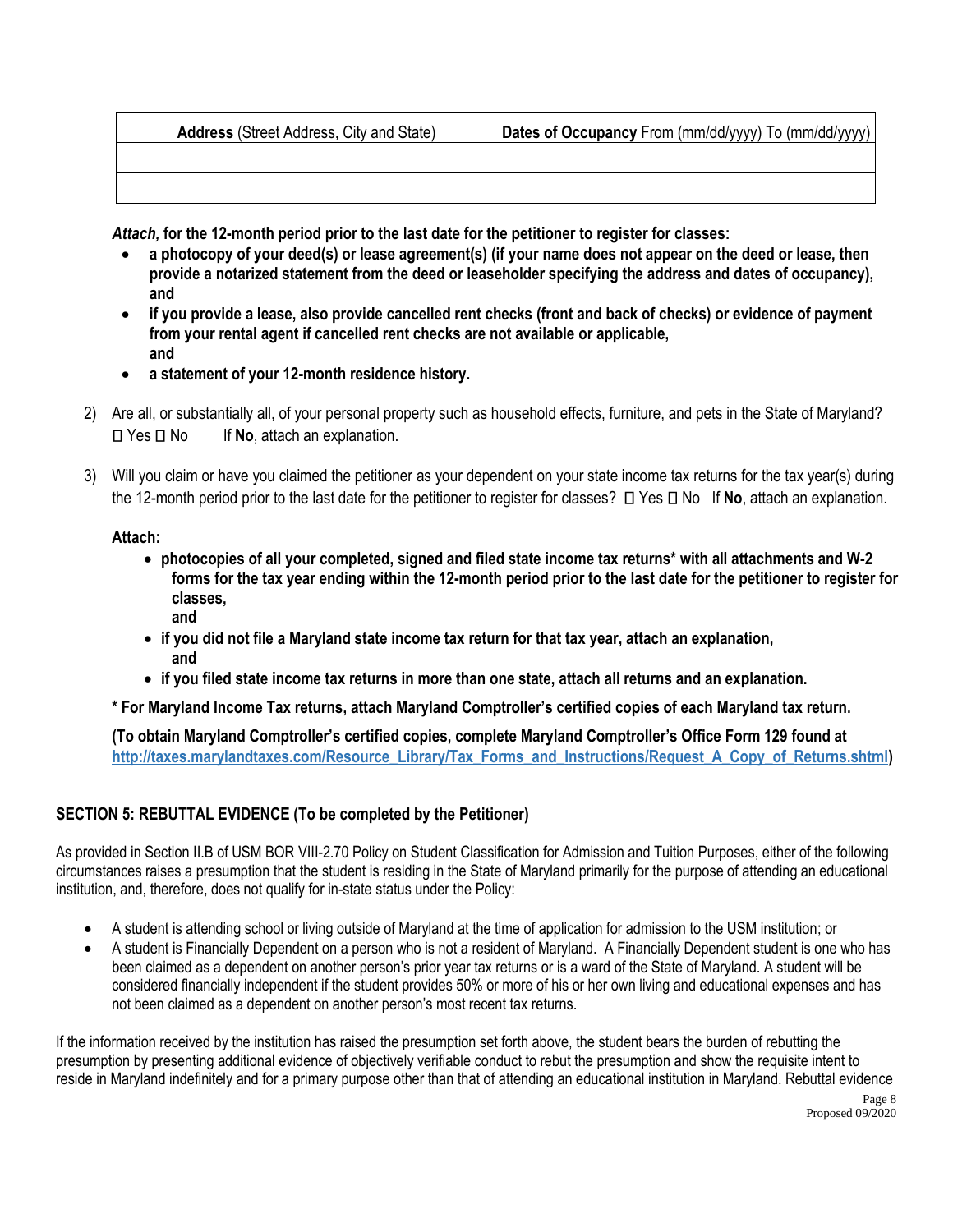of intent must be clear and convincing and will be evaluated not only by the amount presented but also based upon the reliability, authenticity, credibility and relevance of the evidence and the totality of facts known to the institution. Evidence that does not document a period of at least twelve (12) consecutive months immediately prior to and including the last date available to register for courses in the semester/term for which the student seeks in-state tuition status is generally considered an unfavorable factor under the Policy. The absence of objective, relevant evidence is generally considered an unfavorable factor. A student's statement of intent to remain in Maryland in the future is generally not considered to be objective evidence under the Policy.

For purposes of rebutting the presumption, additional evidence that will be considered includes, but is not limited to:

- 1) Source of financial support:
	- a. Maryland employment and earnings history through sources beyond those incident to enrollment as a student in an educational institution e.g., beyond support provided by work study, scholarships, grants, stipends, aid, student loans, etc. (Tuition costs will be considered as a student expense only to the extent tuition exceeds the amount of any educational scholarships, grants, student loans, etc.), or
	- b. Evidence the student is Financially Dependent, for the previous 12 months, upon a person who is a resident of Maryland.
- 2) Substantial participation as a member of a professional, social, community, civic, political, athletic or religious organization in Maryland, including professionally related school activities that demonstrate a commitment to the student's community or to the State of Maryland.
	- **Attach signed statement(s) on letterhead from the professional, social, community, civic, political, athletic, or religious organizations showing the activity and applicable dates.**
- 3) Registration as a Maryland resident with the Selective Service, if applicable.
	- **Attach a copy of Selective Service registration.**
- 4) Evidence that the student is married to a Maryland resident.
	- **Attach a copy of marriage certificate.**
- 5) Evidence that the student attended schools in Maryland for grades K‐12.
	- **Attach a copy of transcripts with years of attendance.**
- 6) Evidence showing the student uses his or her Maryland address as his or her sole address of record for all purposes including on health and auto insurance records, bank accounts, tax records, loan and scholarship records, school records, military records, leases, etc.
	- **Attach evidence of your sole address of record for all purposes (including on health and auto insurance records, bank accounts, tax records, loan and scholarship records, school records, military records, leases, etc.).**
- 7) An affidavit from a person unrelated to the student that provides objective, relevant evidence of a student's conduct demonstrating the student's intent to reside in Maryland primarily for a purpose other than that of attending an educational institution in Maryland.
	- **Attach notarized affidavit(s) from a person(s) unrelated to you that provides objective, relevant evidence of your conduct demonstrating your intent to live permanently in Maryland.**
- 8) Evidence of life and employment changes that caused the student to relocate to Maryland for reasons other than primarily educational purposes (e.g. divorce, family relocation, taking care of a sick family member, etc.)
	- **Attach evidence of life and employment changes (e.g. employment offer letter) and other documentation supporting the life changes.**

**SECTION 6: AFFIRMATION OF PETITIONER AND PERSON UPON WHOM DEPENDENT (**To be completed by the petitioner and/or person upon whom the petitioner is financially dependent.)

I affirm that I have read USM BOR VIII-2.70 Policy on Student Classification for Admission and Tuition Purposes, which contains the requirements for establishing in-state status and which is found at [www.usmd.edu/regents/bylaws/SectionVIII/VII270r-2018.pdf.](http://www.usmd.edu/regents/bylaws/SectionVIII/VII270r-2018.pdf)

I hereby swear and affirm that all information provided in this petition is accurate and complete, and that all documents attached hereto are true and unaltered copies of the original documents requested. I understand that failure to include all requested documents will render this petition invalid. If false or misleading information is submitted, the University may, at its discretion, revoke in-state status and take disciplinary action, including suspension or expulsion. I agree to notify the University, in writing, within fifteen (15) days of any change of circumstances that may alter my eligibility for in-state status.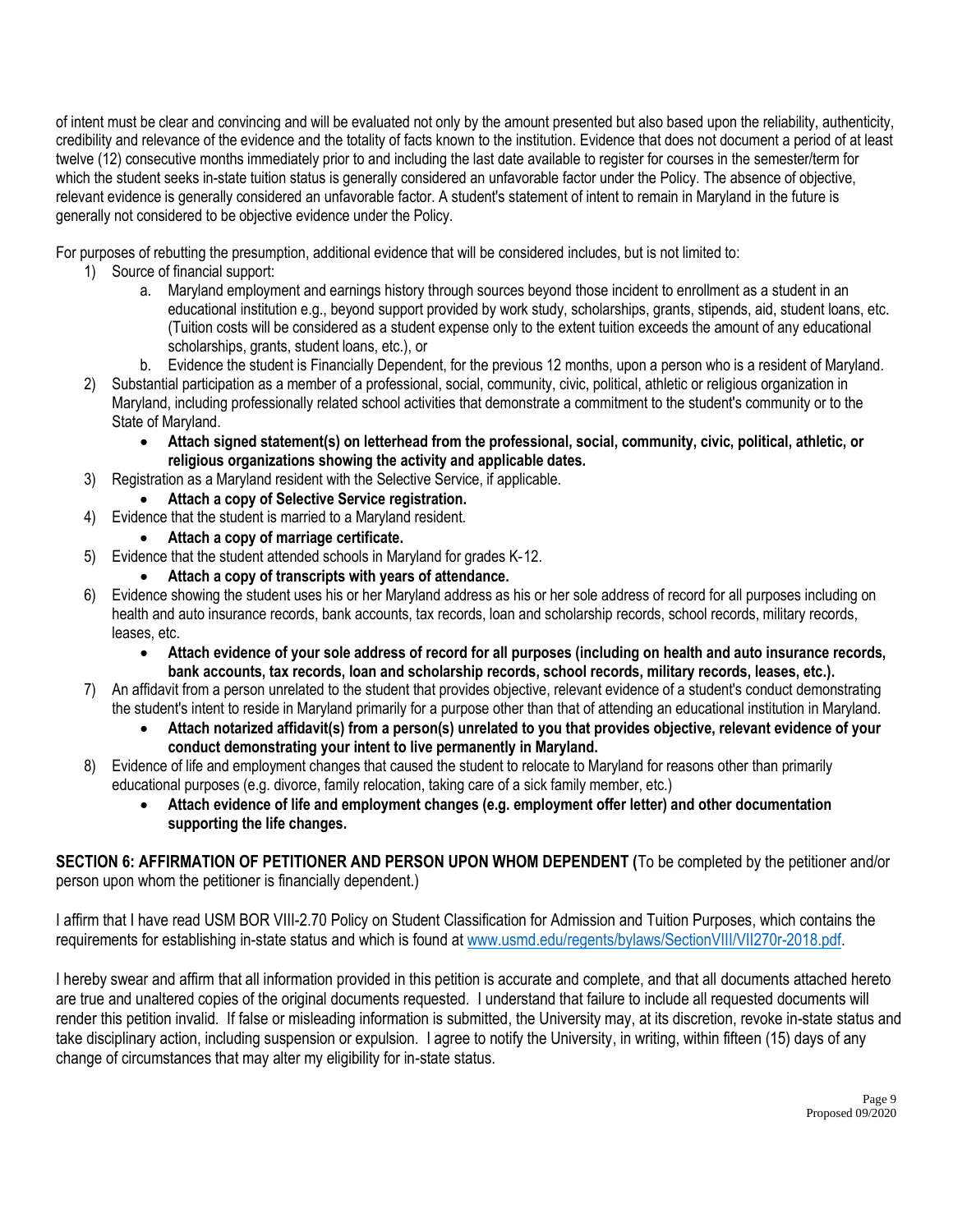|                                                                        | Date                   |      |
|------------------------------------------------------------------------|------------------------|------|
| <b>NOTARIZED</b> signature of person upon whom petitioner is dependent | Date                   |      |
| (Petition will not be accepted without notarized signature.)           |                        |      |
|                                                                        |                        |      |
| <b>Signature of Notary Public</b>                                      | My commission expires: | Date |

**Attachments:** Please be advised the University will be unable to accept your petition for in-state status if photocopies of the documents are not provided **with** your petition. Petitions not having the required documentation will not be evaluated.